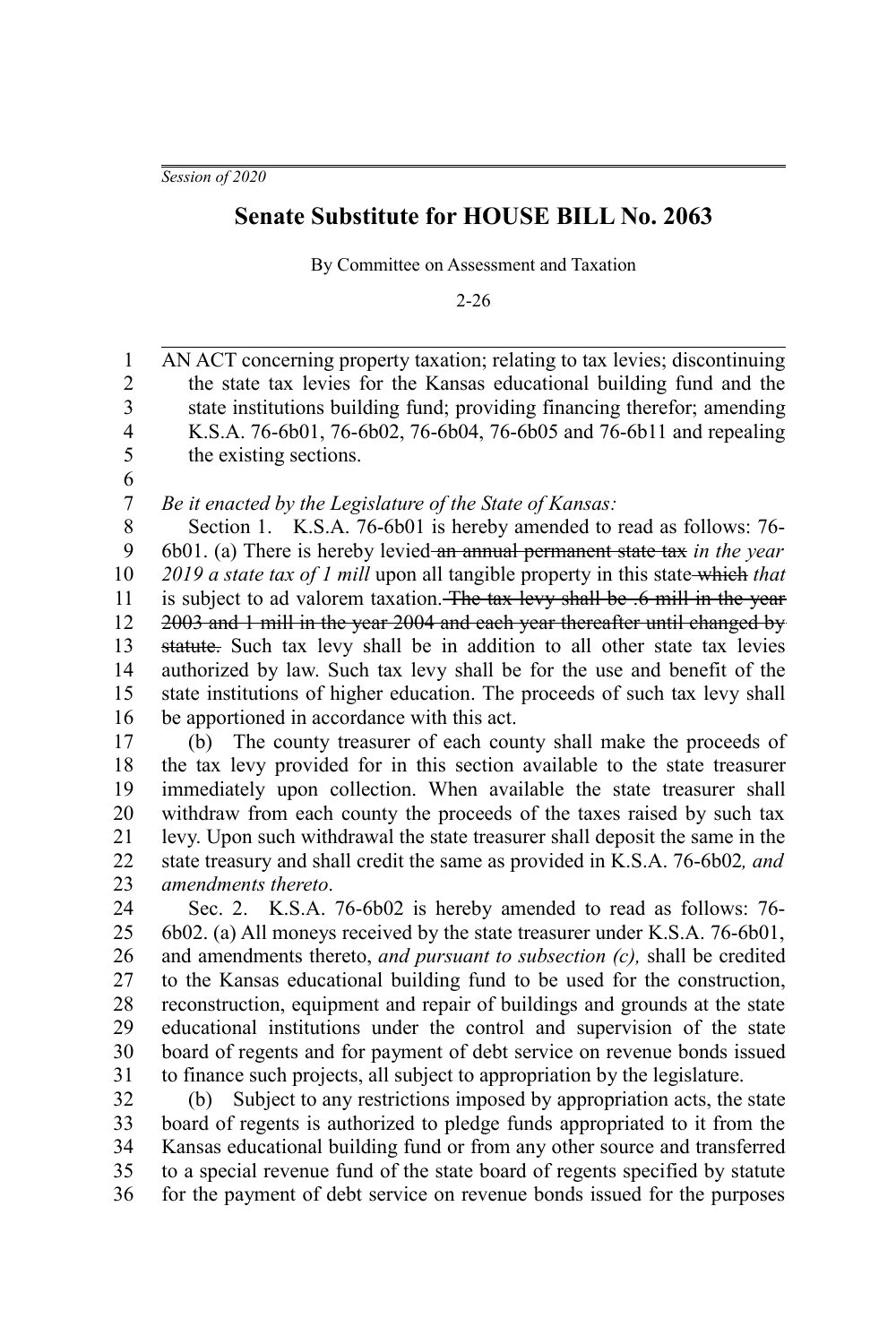set forth in subsection (a). Subject to any restrictions imposed by appropriation acts, the state board of regents is also authorized to pledge any funds appropriated to it from the Kansas educational building fund or from any other source and transferred to a special revenue fund of the state board of regents specified by statute as a priority for the payment of debt service on such revenue bonds. Neither the state or the state board of regents shall have the power to pledge the faith and credit or taxing power of the state of Kansas for such purposes and any payment by the state board of regents for such purposes shall be subject to and dependent on appropriations being made from time to time by the legislature. Any obligation of the state board of regents for payment of debt service on revenue bonds and any such revenue bonds issued for the purposes set forth in subsection (a) shall not be considered a debt or obligation of the state for the purpose of section 6 of article 11 of the constitution of the state of Kansas. 1 2 3 4 5 6 7 8 9 10 11 12 13 14 15

*(c) On July 1, 2020, and on July 1 each year thereafter, or as soon thereafter as sufficient moneys are available, \$38,300,000 shall be transferred by the director of accounts and reports from the state general fund to the Kansas educational building fund.* 16 17 18 19

Sec. 3. K.S.A. 76-6b04 is hereby amended to read as follows: 76- 6b04. (a) There is hereby levied an annual permanent state tax *in the year* 2019 a state tax of 0.5 mill upon all tangible property in this state-which *that* is subject to ad valorem taxation. The tax levy shall be .3 mill in the year 2003 and .5 mill in the year 2004 and each year thereafter until changed by statute. The tax levy shall be in addition to all other state tax levies authorized by law. The tax levy shall be for the use and benefit of state institutions caring for persons who are mentally ill, retarded, visually handicapped, with a handicapping hearing loss or tubercular or state institutions caring for children who are deprived, wayward, miscreant, delinquent, children in need of care or juvenile offenders and who are in need of residential care or treatment, or institutions designed primarily to provide vocational rehabilitation for handicapped persons. As used in this section, "state institutions" shall include, but not be limited to, those institutions under the authority of the commissioner of juvenile justice. The proceeds of such tax levy shall be apportioned in accordance with this act. 20 21 22 23 24 25 26 27 28 29 30 31 32 33 34 35 36

(b) The county treasurer of each county shall make the proceeds of the tax levy provided for in this section available to the state treasurer immediately upon collection. When available, the state treasurer shall withdraw from each county the proceeds of the taxes raised by such tax levy. Upon such withdrawal the state treasurer shall deposit the same in the state treasury and shall credit the same as provided in K.S.A. 76-6b05, and amendments thereto. 37 38 39 40 41 42 43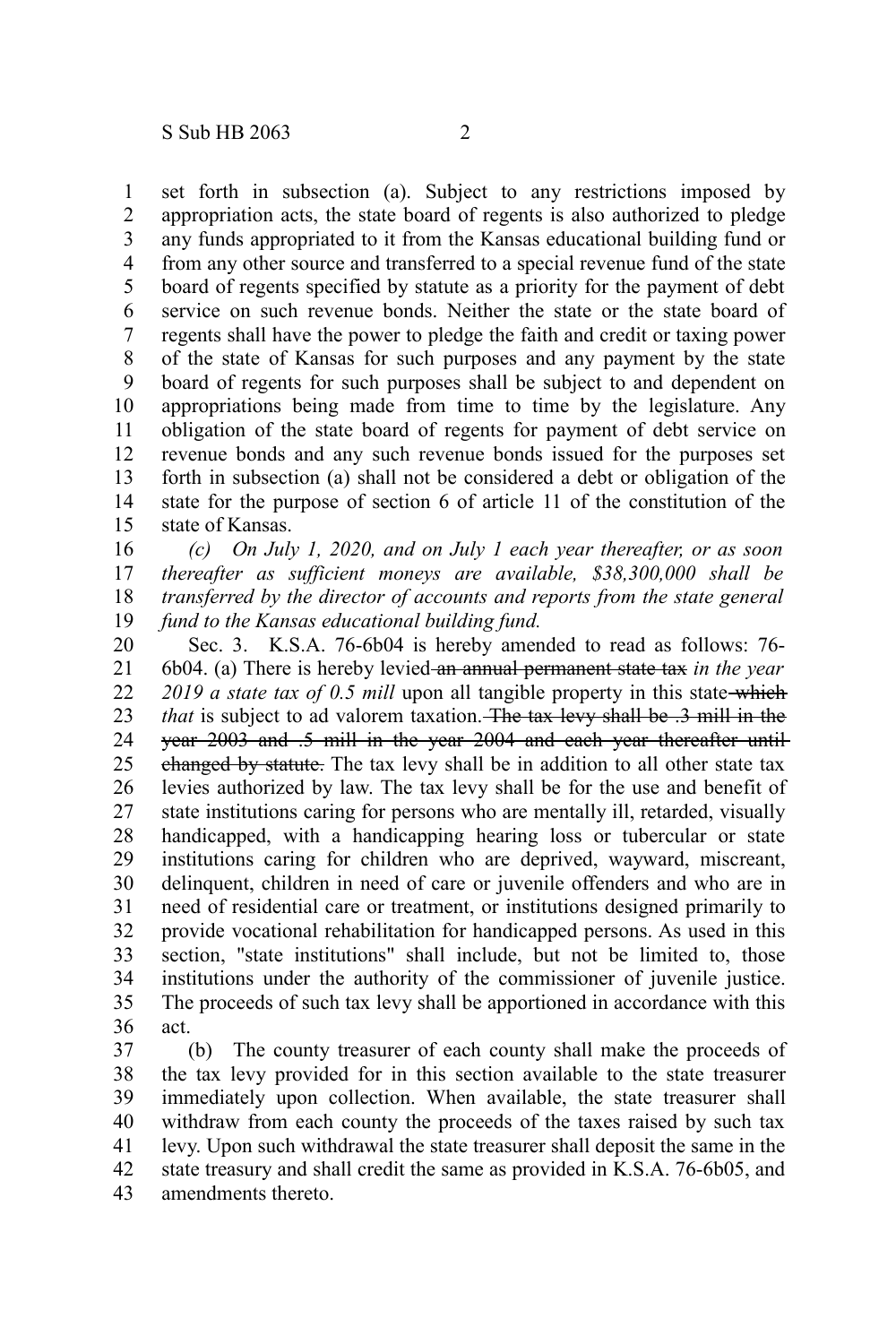Sec. 4. K.S.A. 76-6b05 is hereby amended to read as follows: 76- 6b05. (a) All moneys received by the state treasurer under K.S.A. 76-6b04, and amendments thereto, *and pursuant to subsection (e),* shall be credited to the state institutions building fund, which is hereby created in the state treasury, to be used for the construction, reconstruction, equipment and repair of buildings and grounds at institutions specified in K.S.A. 76-6b04, and amendments thereto, and for payment of debt service on revenue bonds issued to finance such projects, all subject to appropriation by the legislature. 1 2 3 4 5 6 7 8 9

(b) Subject to any restrictions imposed by appropriation acts, the juvenile justice authority is authorized to pledge funds appropriated to it from the state institutions building fund or from any other source and transferred to a special revenue fund of the juvenile justice authority specified by statute for the payment of debt service on revenue bonds issued for the purposes set forth in subsection (a). Subject to any restrictions imposed by appropriation acts, the juvenile justice authority is also authorized to pledge any funds appropriated to it from the state institutions building fund or from any other source and transferred to a special revenue fund of the juvenile justice authority specified by statute as a priority for the payment of debt service on such revenue bonds. Neither the state or the juvenile justice authority shall have the power to pledge the faith and credit or taxing power of the state of Kansas for such purposes and any payment by the juvenile justice authority for such purposes shall be subject to and dependent on appropriations being made from time to time by the legislature. Any obligation of the juvenile justice authority for payment of debt service on revenue bonds and any such revenue bonds issued for the purposes set forth in subsection (a) shall not be considered a debt or obligation of the state for the purpose of section 6 of article 11 of the constitution of the state of Kansas. 10 11 12 13 14 15 16 17 18 19 20 21 22 23 24 25 26 27 28 29

(c) Subject to any restrictions imposed by appropriation acts, the Kansas department for aging and disability services is authorized to pledge funds appropriated to it from the state institutions building fund or from any other source and transferred to a special revenue fund of the Kansas department for aging and disability services specified by statute for the payment of debt service on revenue bonds issued for a new state security hospital on the Larned state hospital grounds or any other capital improvement projects at any other institution or facility of the Kansas department for aging and disability services. Subject to any restrictions imposed by appropriation acts, the Kansas department for aging and disability services is also authorized to pledge any funds appropriated to it from the state institutions building fund or from any other source and transferred to a special revenue fund of the Kansas department for aging and disability services specified by statute as a priority for the payment of 30 31 32 33 34 35 36 37 38 39 40 41 42 43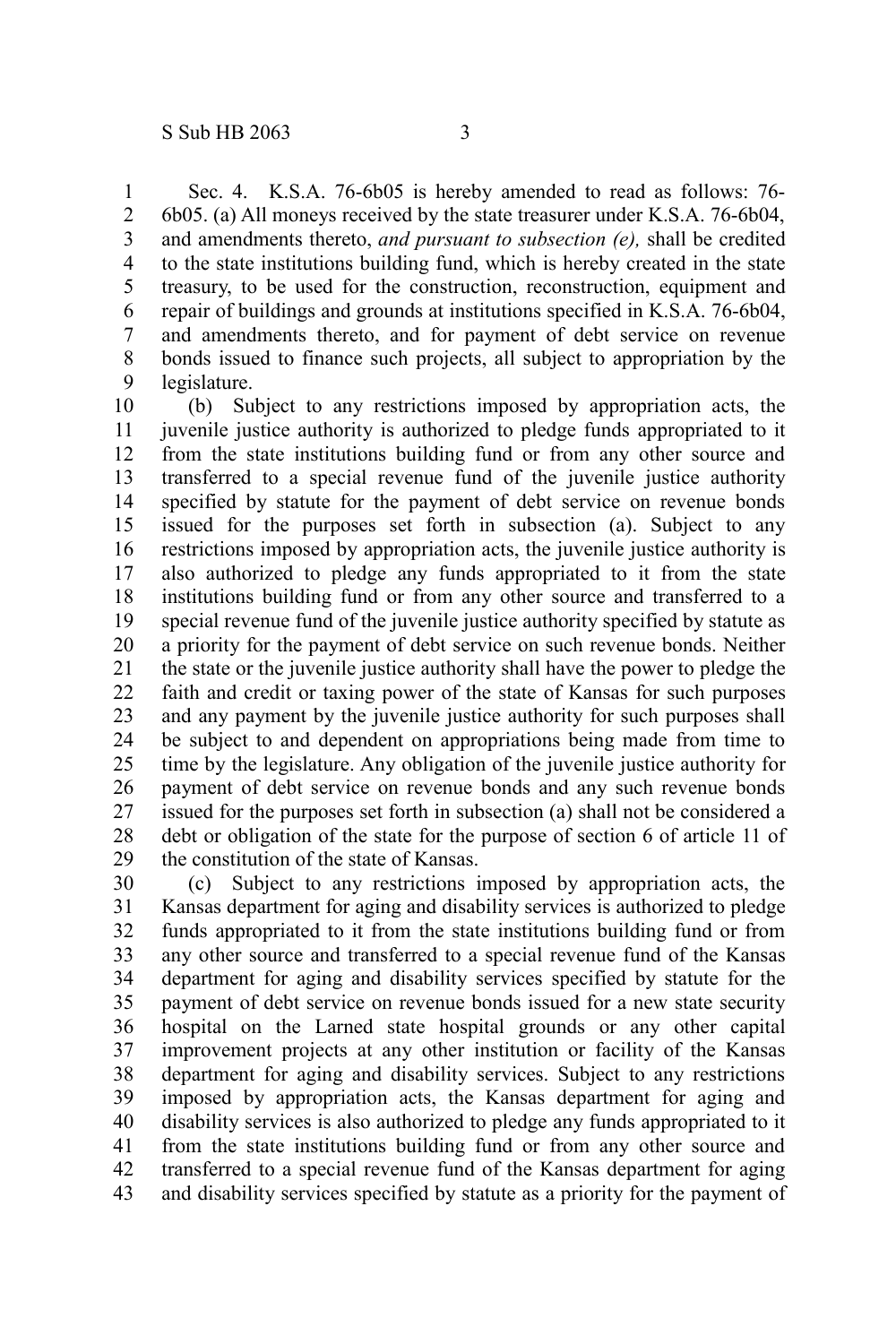debt service on such revenue bonds. Neither the state or the Kansas department for aging and disability services shall have the power to pledge the faith and credit or taxing power of the state of Kansas for such purposes and any payment by the Kansas department for aging and disability services for such purposes shall be subject to and dependent on appropriations being made from time to time by the legislature. Any obligation of the Kansas department for aging and disability services for payment of debt service on revenue bonds and any such revenue bonds issued for a new state security hospital on the Larned state hospital grounds or any other capital improvement projects at any other institution or facility of the Kansas department for aging and disability services shall not be considered a debt or obligation of the state for the purpose of section 6 of article 11 of the constitution of the state of Kansas. 1 2 3 4 5 6 7 8 9 10 11 12 13

(d) Subject to any restrictions imposed by appropriation acts, the director of the Kansas commission on veterans affairs office is authorized to pledge funds appropriated to it from the state institutions building fund or from any other source and transferred to a special revenue fund of the Kansas commission on veterans affairs office specified by statute for the payment of debt service on revenue bonds issued for veterans' home HVAC system replacement. Subject to any restrictions imposed by appropriation acts, the director of the Kansas commission on veterans affairs office is also authorized to pledge any funds appropriated to it from the state institutions building fund or from any other source and transferred to a special revenue fund of the Kansas commission on veterans affairs office specified by statute as a priority for the payment of debt service on such revenue bonds. Neither the state nor the director of the Kansas commission on veterans affairs office shall have the power to pledge the faith and credit or taxing power of the state of Kansas for such purposes and any payment by the Kansas commission on veterans affairs office for such purposes shall be subject to and dependent on appropriations being made from time to time by the legislature. Any obligation of the Kansas commission on veterans affairs office for payment of debt service on revenue bonds and any such revenue bonds issued for veterans' home HVAC system replacement shall not be considered a debt or obligation of the state for the purpose of section 6 of article 11 of the constitution of the state of Kansas. 14 15 16 17 18 19 20 21 22 23 24 25 26 27 28 29 30 31 32 33 34 35 36

*(e) On July 1, 2020, and on July 1 each year thereafter, or as soon thereafter as sufficient moneys are available, \$19,200,000 shall be transferred by the director of accounts and reports from the state general fund to the state institutions building fund.* 37 38 39 40

Sec. 5. K.S.A. 76-6b11 is hereby amended to read as follows: 76- 6b11. (a) Except as provided in subsection (e), On July 1 of each year, the director of accounts and reports shall record a debit to the state treasurer's 41 42 43